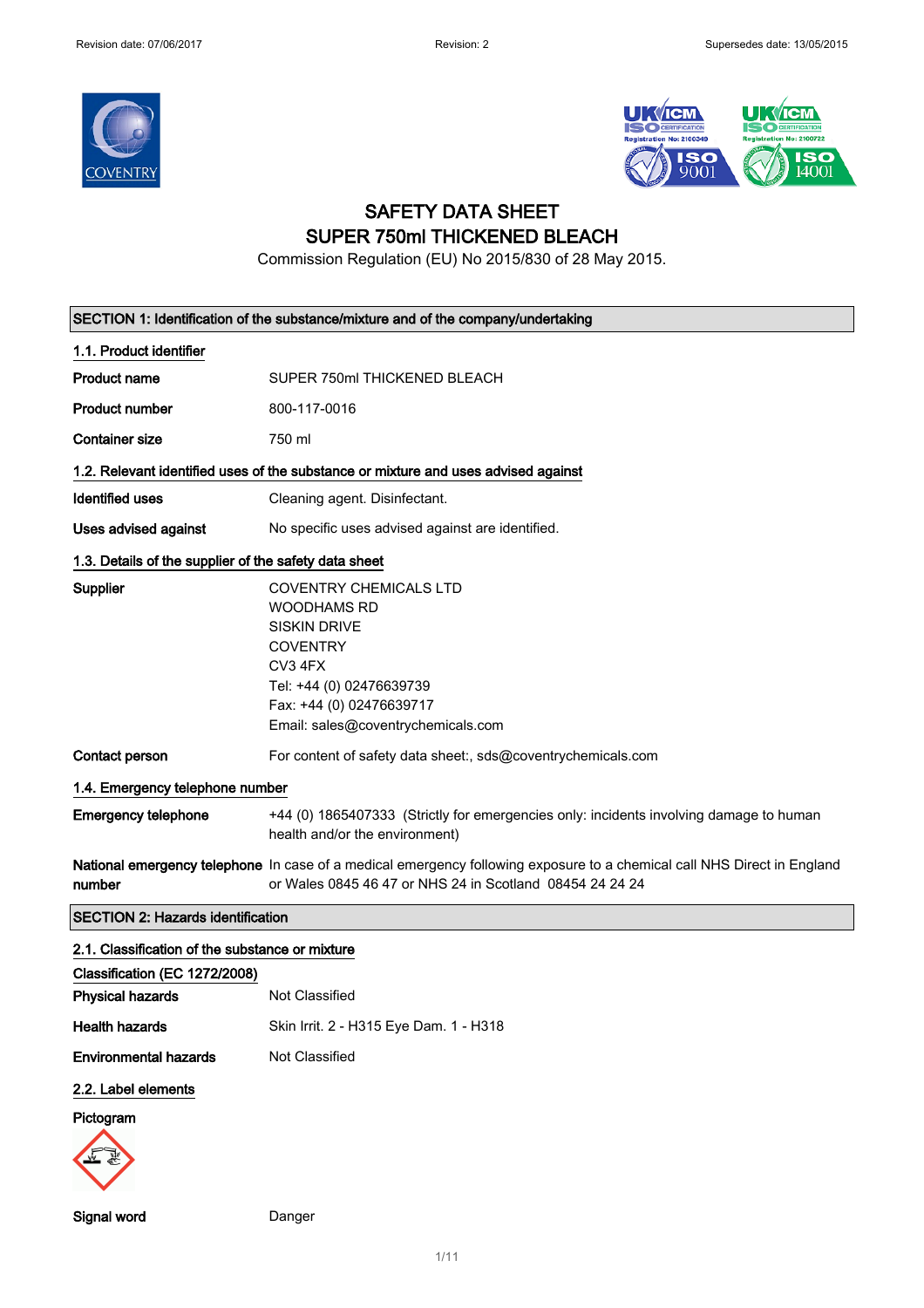| <b>Hazard statements</b>          | H315 Causes skin irritation.                                                                                                                                                                                                                                                                                                                                                                                                                                                                                                                                               |
|-----------------------------------|----------------------------------------------------------------------------------------------------------------------------------------------------------------------------------------------------------------------------------------------------------------------------------------------------------------------------------------------------------------------------------------------------------------------------------------------------------------------------------------------------------------------------------------------------------------------------|
| <b>Precautionary statements</b>   | H318 Causes serious eye damage.<br>P280 Wear protective gloves/ protective clothing/ eye protection/ face protection.<br>P302+P352 IF ON SKIN: Wash with plenty of water.<br>P305+P351+P338 IF IN EYES: Rinse cautiously with water for several minutes. Remove<br>contact lenses, if present and easy to do. Continue rinsing.<br>P310 Immediately call a POISON CENTER/ doctor.<br>P102 Keep out of reach of children.<br>P301+P330+P331 IF SWALLOWED: Rinse mouth. Do NOT induce vomiting.<br>P501 Dispose of contents/ container in accordance with local regulations. |
| Supplemental label<br>information | EUH206 Warning! Do not use together with other products. May release dangerous gases<br>(chlorine).                                                                                                                                                                                                                                                                                                                                                                                                                                                                        |
| Contains                          | SODIUM HYPOCHLORITE, C12-14-ALKYL ETHER SULFATES                                                                                                                                                                                                                                                                                                                                                                                                                                                                                                                           |
| Detergent labelling               | < 5% anionic surfactants, < 5% chlorine-based bleaching agents, < 5% perfumes                                                                                                                                                                                                                                                                                                                                                                                                                                                                                              |
| 2.3. Other hazards                |                                                                                                                                                                                                                                                                                                                                                                                                                                                                                                                                                                            |

This product does not contain any substances classified as PBT or vPvB.

## SECTION 3: Composition/information on ingredients

| 3.2. Mixtures               |                          |                                                      |          |
|-----------------------------|--------------------------|------------------------------------------------------|----------|
| <b>SODIUM HYPOCHLORITE</b>  |                          |                                                      | $1 - 5%$ |
| CAS number: 7681-52-9       | EC number: 231-668-3     | REACH registration number: 01-<br>2119488154-34-XXXX |          |
| M factor (Acute) = $10$     | M factor (Chronic) = $1$ |                                                      |          |
| Classification              |                          | Classification (67/548/EEC or 1999/45/EC)            |          |
| Met. Corr. 1 - H290         | C;R34 R31 N;R50          |                                                      |          |
| Skin Corr. 1B - H314        |                          |                                                      |          |
| Aquatic Acute 1 - H400      |                          |                                                      |          |
| Aquatic Chronic 1 - H410    |                          |                                                      |          |
| C12-14-ALKYL ETHER SULFATES |                          |                                                      | $1 - 5%$ |
| CAS number: 68891-38-3      | EC number: 500-234-8     |                                                      |          |
|                             |                          | REACH registration number: 01-<br>2119488639-16-XXXX |          |
| Classification              |                          | Classification (67/548/EEC or 1999/45/EC)            |          |
| Skin Irrit. 2 - H315        | Xi:R38,R41.              |                                                      |          |
| Eye Dam. 1 - H318           |                          |                                                      |          |
| Aquatic Chronic 3 - H412    |                          |                                                      |          |
| <b>SODIUM HYDROXIDE</b>     |                          |                                                      | $< 1\%$  |
| CAS number: 1310-73-2       | EC number: 215-185-5     | REACH registration number: 01-                       |          |
|                             |                          | 2119457892-27-XXXX                                   |          |
| Classification              |                          | Classification (67/548/EEC or 1999/45/EC)            |          |
| Met. Corr. 1 - H290         | C;R35                    |                                                      |          |
| Skin Corr. 1A - H314        |                          |                                                      |          |
| Eye Dam. 1 - H318           |                          |                                                      |          |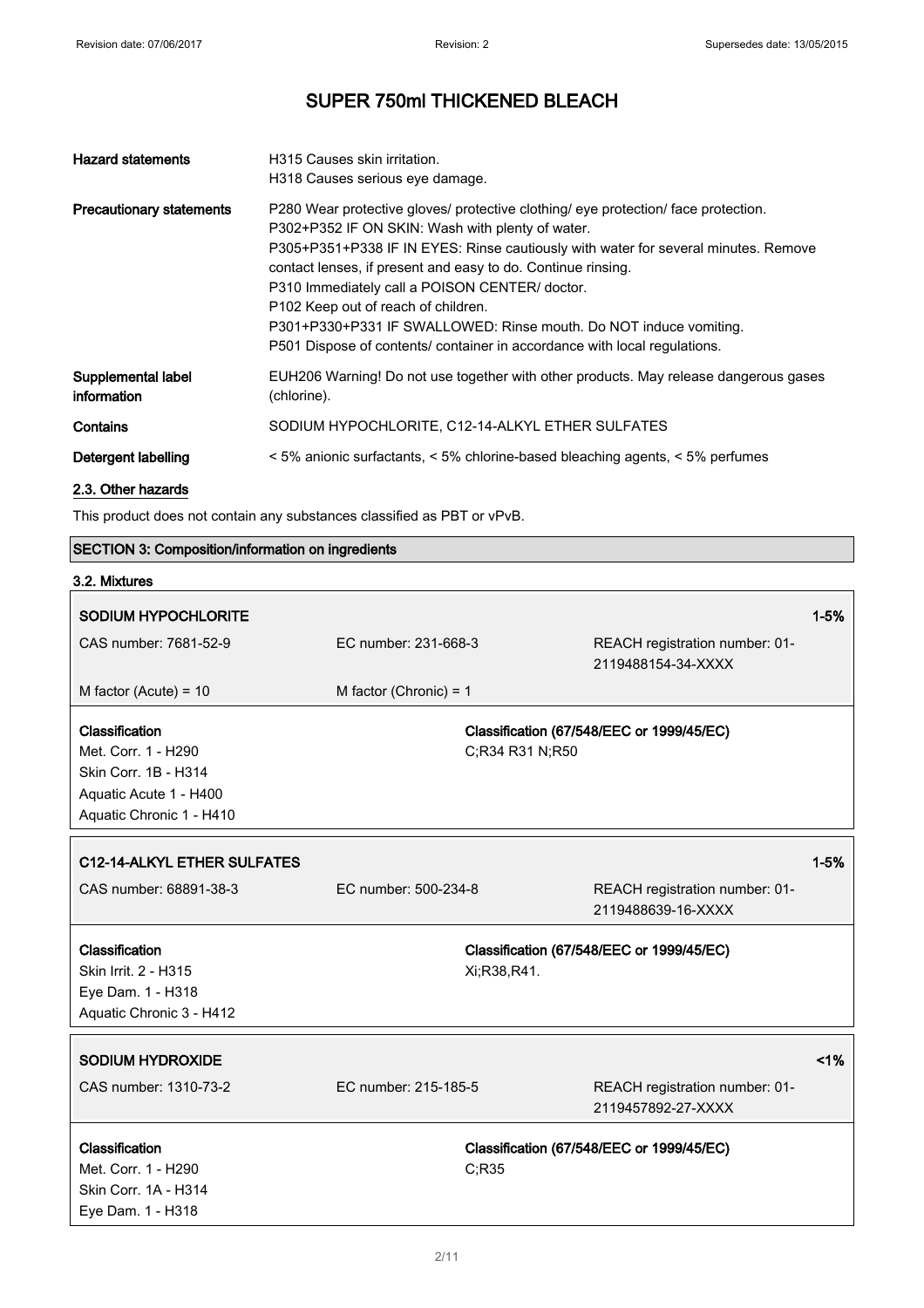The Full Text for all R-Phrases and Hazard Statements are Displayed in Section 16.

|                                                                          | one for all in Figure and Figure Utatomonto are Displayed in Occi                                                                                                                                                                                                 |  |
|--------------------------------------------------------------------------|-------------------------------------------------------------------------------------------------------------------------------------------------------------------------------------------------------------------------------------------------------------------|--|
| <b>SECTION 4: First aid measures</b>                                     |                                                                                                                                                                                                                                                                   |  |
| 4.1. Description of first aid measures                                   |                                                                                                                                                                                                                                                                   |  |
| Inhalation                                                               | Move affected person to fresh air at once. Get medical attention if any discomfort continues.<br>Rinse nose and mouth with water.                                                                                                                                 |  |
| Ingestion                                                                | Do not induce vomiting. Rinse mouth thoroughly with water. Give plenty of water to drink.<br>Keep affected person under observation. Get medical attention if any discomfort continues.<br>Show this Safety Data Sheet to the medical personnel.                  |  |
| Skin contact                                                             | Remove contaminated clothing. Get medical attention if irritation persists after washing. Rinse<br>immediately with plenty of water.                                                                                                                              |  |
| Eye contact                                                              | Remove any contact lenses and open eyelids wide apart. Continue to rinse for at least 15<br>minutes. Get medical attention if irritation persists after washing. Show this Safety Data Sheet<br>to the medical personnel. Rinse immediately with plenty of water. |  |
|                                                                          | 4.2. Most important symptoms and effects, both acute and delayed                                                                                                                                                                                                  |  |
| Inhalation                                                               | May cause respiratory system irritation.                                                                                                                                                                                                                          |  |
| Ingestion                                                                | Ingestion may cause severe irritation of the mouth, the oesophagus and the gastrointestinal<br>tract. May cause stomach pain or vomiting.                                                                                                                         |  |
| Skin contact                                                             | Prolonged or repeated contact with skin may cause irritation, redness and dermatitis.                                                                                                                                                                             |  |
| Eye contact                                                              | Symptoms following overexposure may include the following: Redness. Pain. Irritating to<br>eyes.                                                                                                                                                                  |  |
|                                                                          | 4.3. Indication of any immediate medical attention and special treatment needed                                                                                                                                                                                   |  |
| Notes for the doctor                                                     | No specific recommendations. If in doubt, get medical attention promptly.                                                                                                                                                                                         |  |
| <b>SECTION 5: Firefighting measures</b>                                  |                                                                                                                                                                                                                                                                   |  |
| 5.1. Extinguishing media                                                 |                                                                                                                                                                                                                                                                   |  |
| Suitable extinguishing media                                             | The product is not flammable. Use fire-extinguishing media suitable for the surrounding fire.<br>Foam, carbon dioxide or dry powder.                                                                                                                              |  |
| Unsuitable extinguishing<br>media                                        | Do not use water jet as an extinguisher, as this will spread the fire.                                                                                                                                                                                            |  |
| 5.2. Special hazards arising from the substance or mixture               |                                                                                                                                                                                                                                                                   |  |
| <b>Hazardous combustion</b><br>products                                  | Thermal decomposition or combustion products may include the following substances: Toxic<br>gases or vapours. Chlorine. Hydrogen chloride (HCl). Oxides of carbon.                                                                                                |  |
| 5.3. Advice for firefighters                                             |                                                                                                                                                                                                                                                                   |  |
| Protective actions during<br>firefighting                                | Control run-off water by containing and keeping it out of sewers and watercourses.                                                                                                                                                                                |  |
| Special protective equipment<br>for firefighters                         | Wear positive-pressure self-contained breathing apparatus (SCBA) and appropriate protective<br>clothing.                                                                                                                                                          |  |
| <b>SECTION 6: Accidental release measures</b>                            |                                                                                                                                                                                                                                                                   |  |
| 6.1. Personal precautions, protective equipment and emergency procedures |                                                                                                                                                                                                                                                                   |  |
| <b>Personal precautions</b>                                              | Avoid contact with skin, eyes and clothing. For personal protection, see Section 8.                                                                                                                                                                               |  |

### 6.2. Environmental precautions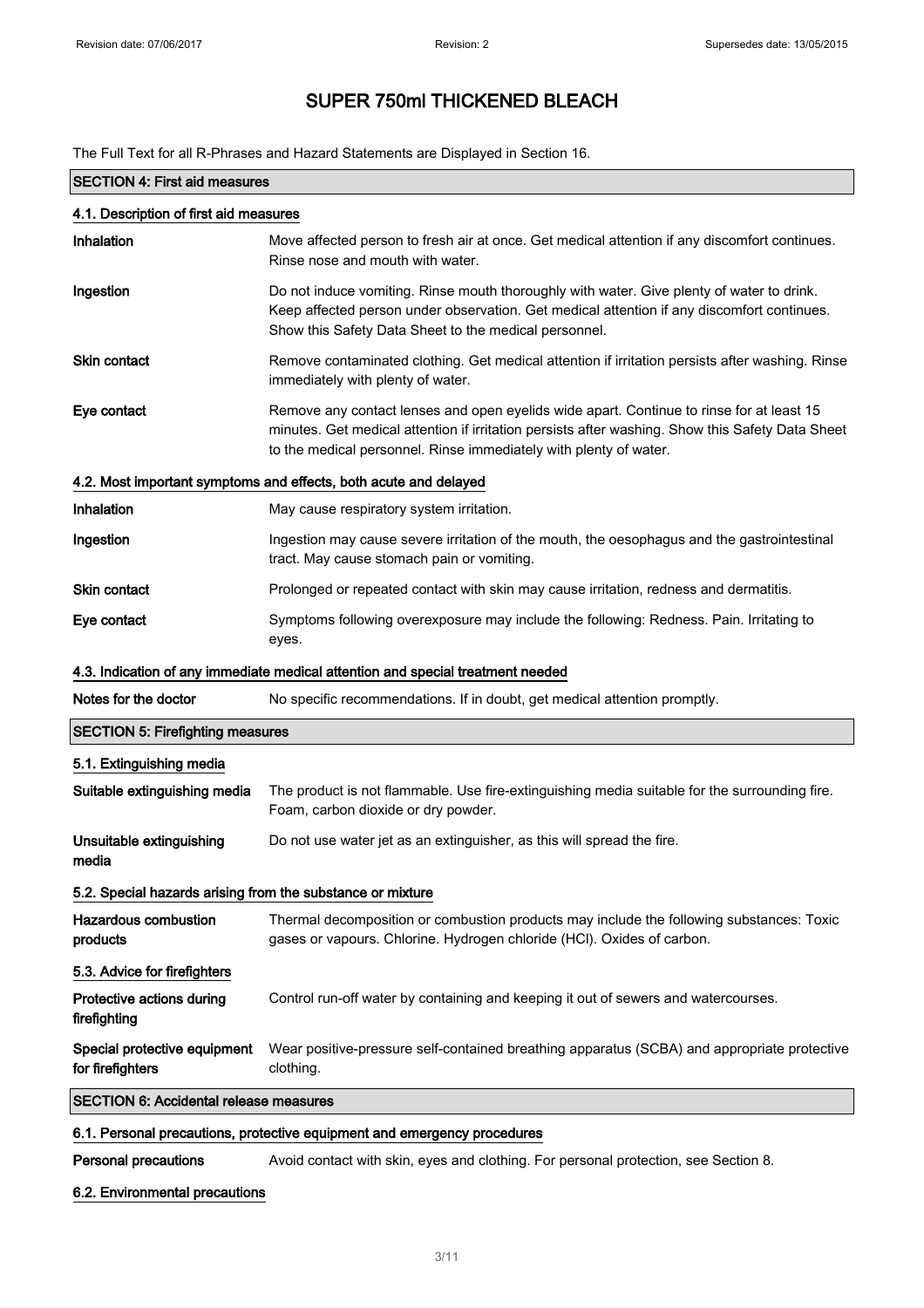Environmental precautions Collect and dispose of spillage as indicated in Section 13. Do not discharge into drains or watercourses or onto the ground.

#### 6.3. Methods and material for containment and cleaning up

Methods for cleaning up Stop leak if safe to do so. Flush away spillage with plenty of water. Absorb spillage with noncombustible, absorbent material. Do not discharge into drains or watercourses or onto the ground. Absorb in vermiculite, dry sand or earth and place into containers. Do not use sawdust or other combustible material. Provide adequate ventilation. Flush contaminated area with plenty of water. Avoid the spillage or runoff entering drains, sewers or watercourses.

#### 6.4. Reference to other sections

Reference to other sections For personal protection, see Section 8. See Section 11 for additional information on health hazards. For waste disposal, see Section 13.

## SECTION 7: Handling and storage 7.1. Precautions for safe handling

| Usage precautions                                       | Wear protective clothing as described in Section 8 of this safety data sheet. Provide adequate<br>ventilation. Avoid contact with skin and eyes. Avoid inhalation of vapours and spray/mists.<br>Observe any occupational exposure limits for the product or ingredients. Do not mix with acid.              |
|---------------------------------------------------------|--------------------------------------------------------------------------------------------------------------------------------------------------------------------------------------------------------------------------------------------------------------------------------------------------------------|
| Advice on general<br>occupational hygiene               | Good personal hygiene procedures should be implemented. Do not eat, drink or smoke when<br>using this product. Provide eyewash station. Wash promptly with soap and water if skin<br>becomes contaminated. Wash contaminated clothing before reuse. Use appropriate skin<br>cream to prevent drying of skin. |
|                                                         | 7.2. Conditions for safe storage, including any incompatibilities                                                                                                                                                                                                                                            |
| Storage precautions                                     | Store in tightly-closed, original container in a dry, cool and well-ventilated place. Protect from<br>light. Store away from the following materials: Acids. Store at temperatures between 5°C and<br>25°C. Keep out of the reach of children.                                                               |
| 7.3. Specific end use(s)                                |                                                                                                                                                                                                                                                                                                              |
| Specific end use(s)                                     | The identified uses for this product are detailed in Section 1.2.                                                                                                                                                                                                                                            |
| <b>SECTION 8: Exposure Controls/personal protection</b> |                                                                                                                                                                                                                                                                                                              |

### 8.1. Control parameters

#### Occupational exposure limits

#### SODIUM HYPOCHLORITE

Short-term exposure limit (15-minute): WEL 0.5 ppm 1.5 mg/m<sup>3</sup>

#### SODIUM HYDROXIDE

Short-term exposure limit (15-minute): WEL 2 mg/m<sup>3</sup> WEL = Workplace Exposure Limit

## SODIUM HYPOCHLORITE (CAS: 7681-52-9)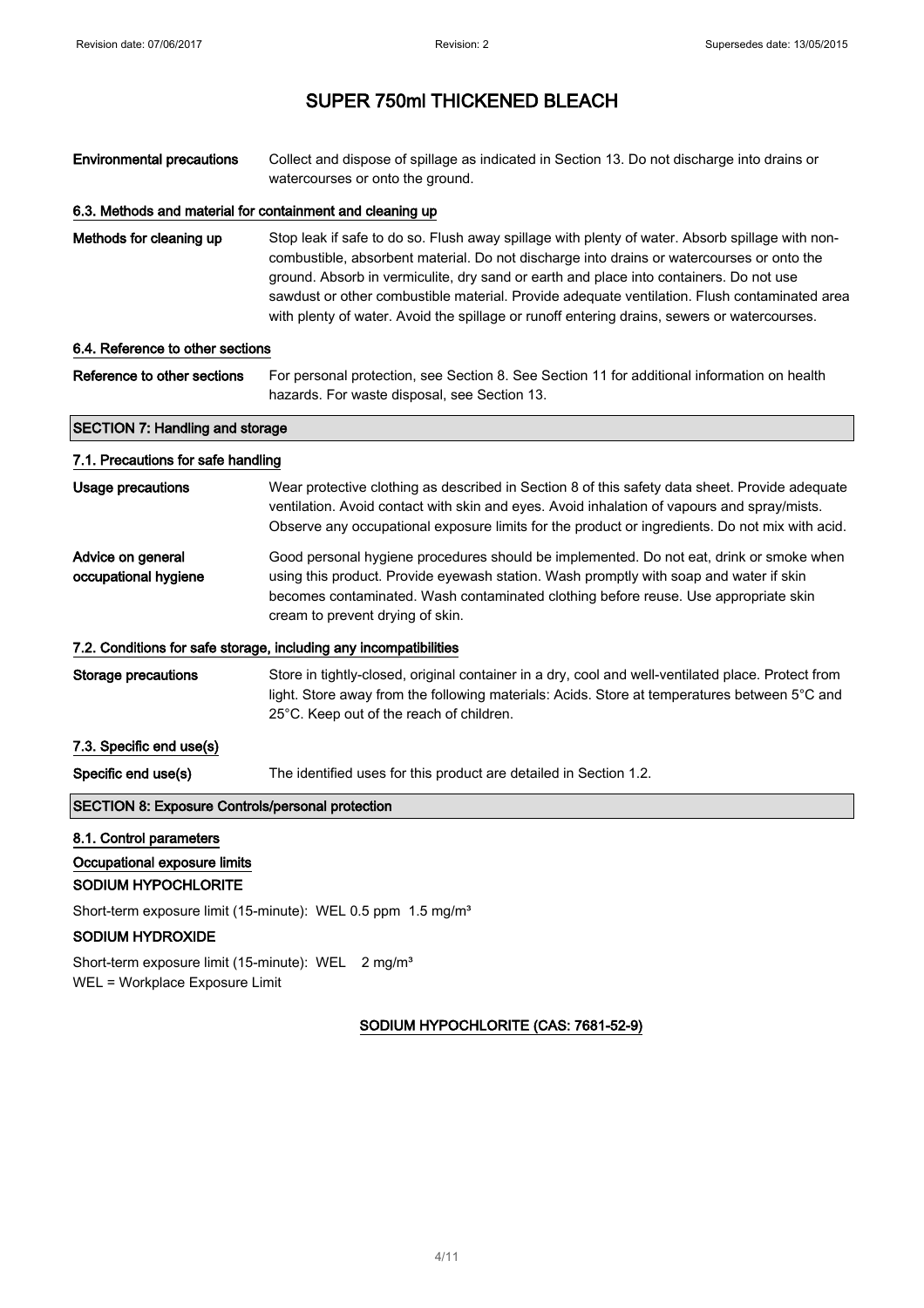# SUPER 750ml THICKENED BLEACH

| <b>DNEL</b>                                    | Industry - Inhalation; Long term local effects: 1.55 mg/m <sup>3</sup><br>Industry - Inhalation; Long term systemic effects: 1.55 mg/m <sup>3</sup><br>Industry - Inhalation; Short term local effects: 3.1 mg/m <sup>3</sup><br>Industry - Inhalation; Short term systemic effects: 3.1 mg/m <sup>3</sup><br>Consumer - Inhalation; Long term local effects: 1.55 mg/m <sup>3</sup><br>Consumer - Inhalation; Long term systemic effects: 1.55 mg/m <sup>3</sup><br>Consumer - Inhalation; Short term local effects: 3.1 mg/m <sup>3</sup><br>Consumer - Inhalation; Short term systemic effects: 3.1 mg/m <sup>3</sup><br>Consumer - Oral; Long term systemic effects: 0.26 mg/kg/day |
|------------------------------------------------|-----------------------------------------------------------------------------------------------------------------------------------------------------------------------------------------------------------------------------------------------------------------------------------------------------------------------------------------------------------------------------------------------------------------------------------------------------------------------------------------------------------------------------------------------------------------------------------------------------------------------------------------------------------------------------------------|
| <b>PNEC</b>                                    | - Fresh water; 0.00021 mg/l<br>- Marine water; 0.000042 mg/l<br>- Intermittent release; 0.00026 mg/l<br>- STP; 4.69 mg/l<br>- ;<br>C12-14-ALKYL ETHER SULFATES (CAS: 68891-38-3)                                                                                                                                                                                                                                                                                                                                                                                                                                                                                                        |
| <b>DNEL</b>                                    | Workers - Inhalation; Long term systemic effects: 175 mg/m <sup>3</sup><br>Workers - Dermal; Long term systemic effects: 2750 mg/kg/day<br>Consumer - Inhalation; Long term systemic effects: 52 mg/m <sup>3</sup><br>Consumer - Dermal; Long term systemic effects: 1650 mg/kg/day<br>Consumer - Oral; Long term systemic effects: 15 mg/kg/day                                                                                                                                                                                                                                                                                                                                        |
| <b>PNEC</b>                                    | - Fresh water; 0.24 mg/l<br>- Marine water; 0.024 mg/l<br>- Intermittent release; 0.071 mg/l<br>- Sediment, Fresh water; 0.917 mg/kg<br>- Sediment, Marine water; 0.092 mg/kg<br>- Soil; 7.5 mg/kg<br>$-$ STP; 10,000 mg/l                                                                                                                                                                                                                                                                                                                                                                                                                                                              |
|                                                | SODIUM HYDROXIDE (CAS: 1310-73-2)                                                                                                                                                                                                                                                                                                                                                                                                                                                                                                                                                                                                                                                       |
| <b>DNEL</b>                                    | Industry - Inhalation; Long term local effects: 1.0 mg/m <sup>3</sup><br>Consumer - Inhalation; Long term local effects: 1.0 mg/m <sup>3</sup>                                                                                                                                                                                                                                                                                                                                                                                                                                                                                                                                          |
| 8.2. Exposure controls<br>Protective equipment |                                                                                                                                                                                                                                                                                                                                                                                                                                                                                                                                                                                                                                                                                         |
| Appropriate engineering<br>controls            | Provide adequate ventilation.                                                                                                                                                                                                                                                                                                                                                                                                                                                                                                                                                                                                                                                           |
| Eye/face protection                            | Eyewear complying with an approved standard should be worn if a risk assessment indicates<br>eye contact is possible. Unless the assessment indicates a higher degree of protection is<br>required, the following protection should be worn: Tight-fitting safety glasses. Personal<br>protective equipment for eye and face protection should comply with European Standard<br>EN166.                                                                                                                                                                                                                                                                                                  |
| Hand protection                                | Chemical-resistant, impervious gloves complying with an approved standard should be worn if<br>a risk assessment indicates skin contact is possible. It is recommended that gloves are made<br>of the following material: Polyvinyl chloride (PVC). Rubber (natural, latex). To protect hands<br>from chemicals, gloves should comply with European Standard EN374.                                                                                                                                                                                                                                                                                                                     |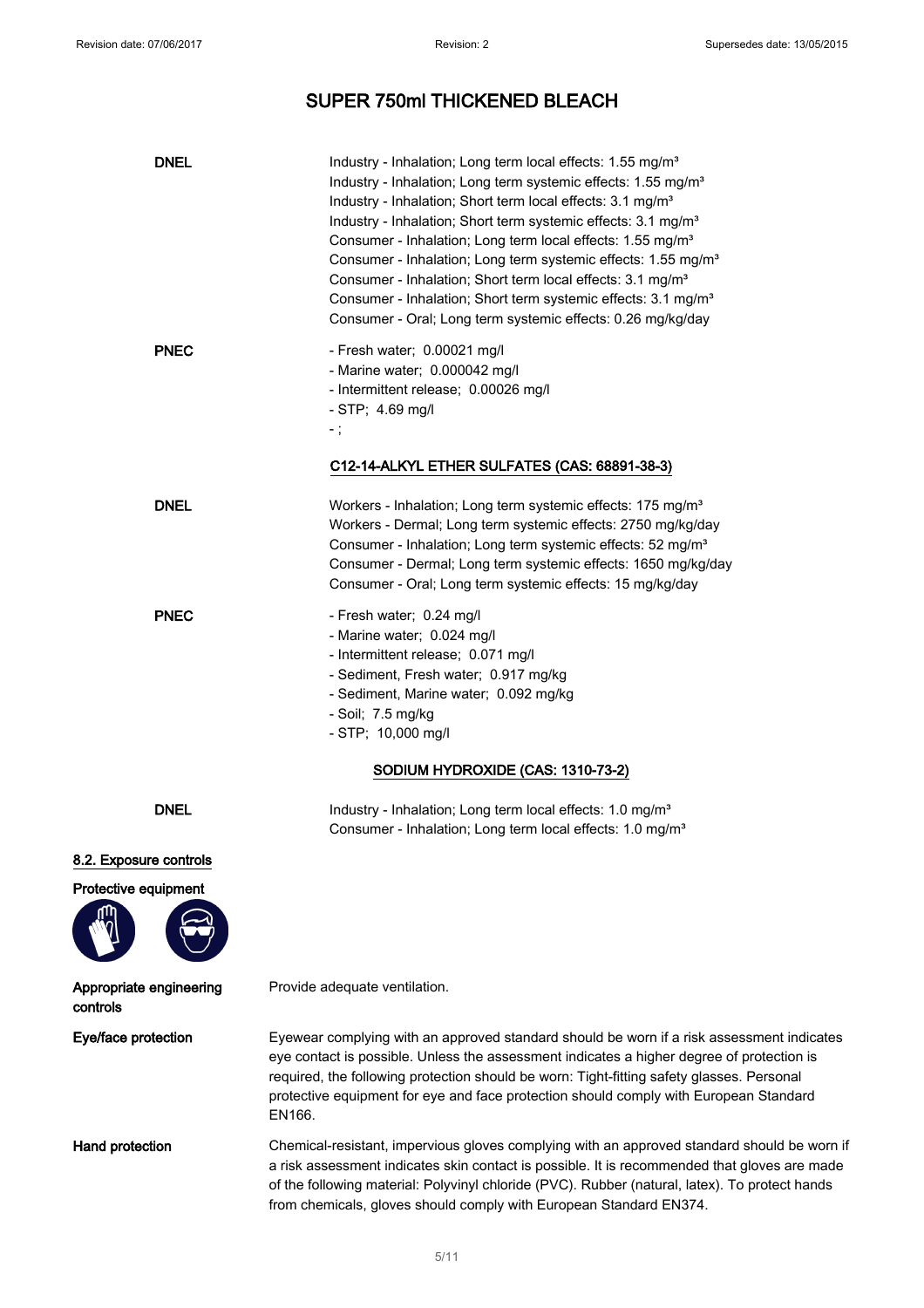| Other skin and body<br>protection         | Wear appropriate clothing to prevent repeated or prolonged skin contact. Use appropriate skin<br>cream to prevent drying of skin.                                                                                                                                    |
|-------------------------------------------|----------------------------------------------------------------------------------------------------------------------------------------------------------------------------------------------------------------------------------------------------------------------|
| Hygiene measures                          | When using do not eat, drink or smoke. Good personal hygiene procedures should be<br>implemented. Wash hands and any other contaminated areas of the body with soap and<br>water before leaving the work site. Use appropriate skin cream to prevent drying of skin. |
| <b>Respiratory protection</b>             | Respiratory protection not required.                                                                                                                                                                                                                                 |
| <b>Environmental exposure</b><br>controls | Avoid releasing into the environment.                                                                                                                                                                                                                                |

## SECTION 9: Physical and Chemical Properties

| 9.1. Information on basic physical and chemical properties |                                                                                                                                                                                                          |
|------------------------------------------------------------|----------------------------------------------------------------------------------------------------------------------------------------------------------------------------------------------------------|
| Appearance                                                 | Viscous liquid.                                                                                                                                                                                          |
| Colour                                                     | Colourless to pale yellow.                                                                                                                                                                               |
| Odour                                                      | Chlorine.                                                                                                                                                                                                |
| <b>Odour threshold</b>                                     | Not applicable.                                                                                                                                                                                          |
| рH                                                         | pH (concentrated solution): >11                                                                                                                                                                          |
| <b>Relative density</b>                                    | 1.070 typically $@$ 20 $°C$                                                                                                                                                                              |
| Solubility(ies)                                            | Soluble in water.                                                                                                                                                                                        |
| Explosive under the influence<br>of a flame                | Not considered to be explosive.                                                                                                                                                                          |
| <b>Comments</b>                                            | Information given is applicable to the product as supplied.                                                                                                                                              |
| 9.2. Other information                                     |                                                                                                                                                                                                          |
| Other information                                          | Not relevant.                                                                                                                                                                                            |
| <b>SECTION 10: Stability and reactivity</b>                |                                                                                                                                                                                                          |
| 10.1. Reactivity                                           |                                                                                                                                                                                                          |
| <b>Reactivity</b>                                          | The reactivity data for this product will be typical of those for the following class of materials:<br>Acids. Alkalis. Oxidising materials.                                                              |
| 10.2. Chemical stability                                   |                                                                                                                                                                                                          |
| Stability                                                  | Decomposes over time. Factors that increase the rate of decomposition: increase in<br>temperature, certain metallic impurities, high initial concentration, fall in pH below 11and<br>exposure to light. |
| 10.3. Possibility of hazardous reactions                   |                                                                                                                                                                                                          |
| Possibility of hazardous<br>reactions                      | Generates toxic gas in contact with acid. Chlorine.                                                                                                                                                      |
| 10.4. Conditions to avoid                                  |                                                                                                                                                                                                          |
| <b>Conditions to avoid</b>                                 | Avoid exposure to high temperatures or direct sunlight.                                                                                                                                                  |
| 10.5. Incompatible materials                               |                                                                                                                                                                                                          |
| <b>Materials to avoid</b>                                  | Acids. Ammonia. Organic compounds. Some metals. Nickel. Iron. Copper.                                                                                                                                    |
| 10.6. Hazardous decomposition products                     |                                                                                                                                                                                                          |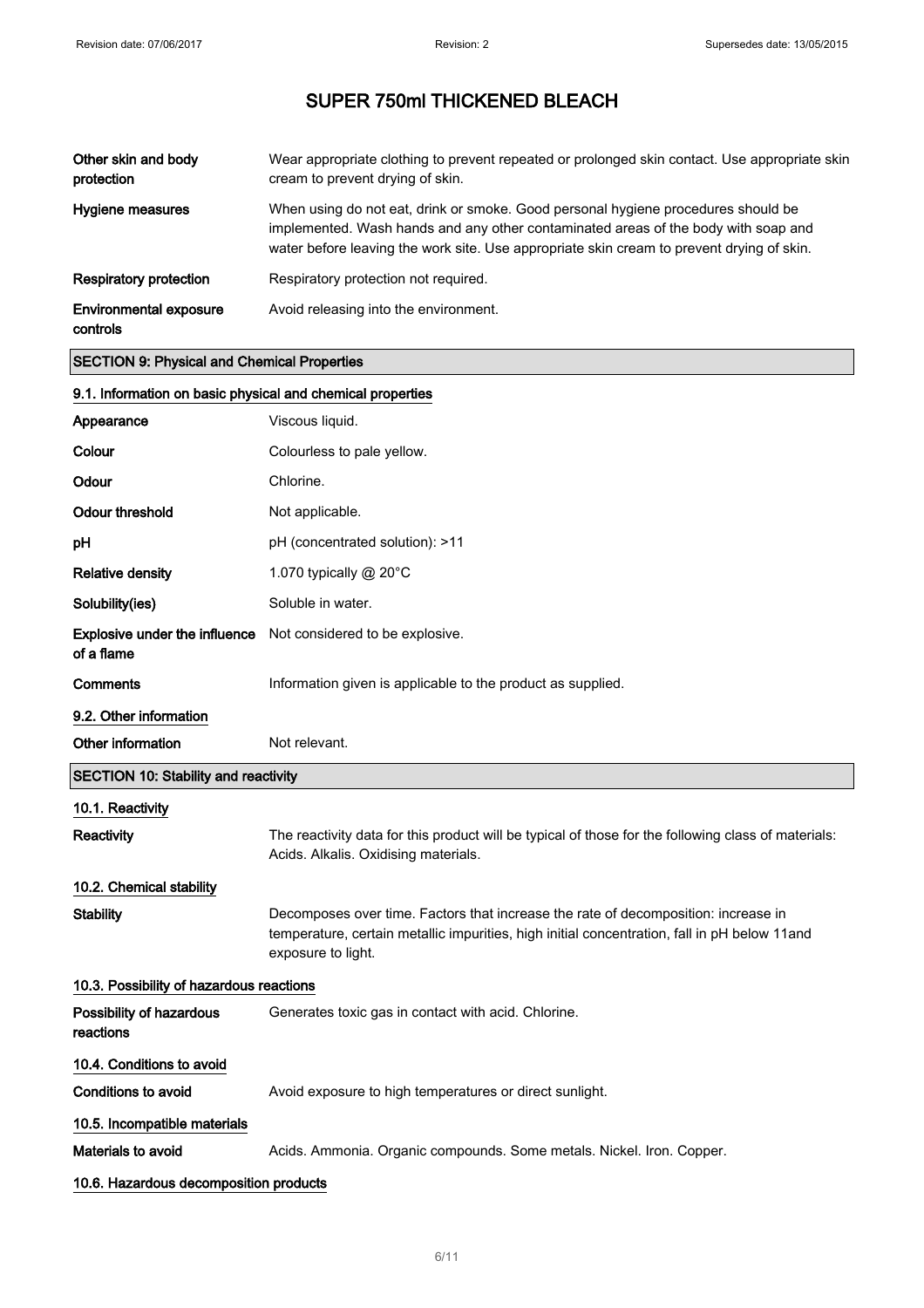Hazardous decomposition products Chlorine. Hydrogen chloride (HCl). Oxides of the following substances: Chlorine.

| <b>SECTION 11: Toxicological information</b>    |                                                                                                                                                                                                                                                                                                                   |  |  |
|-------------------------------------------------|-------------------------------------------------------------------------------------------------------------------------------------------------------------------------------------------------------------------------------------------------------------------------------------------------------------------|--|--|
|                                                 | 11.1. Information on toxicological effects                                                                                                                                                                                                                                                                        |  |  |
| Toxicological effects                           | Data for sodium hypochlorite solution 15% shows low acute oral toxicity: LC50(rat, oral) 1100<br>mg/kg (as available chlorine). Low acute inhalation toxicity. LC50 (rat, 1hr) >10500mg/m3 (as<br>available chlorine). Very low acute dermal toxicity. LC50 (rat, dermal) >2000 mg/kg (as<br>available chlorine). |  |  |
| Other health effects                            | Does not contain any substances known to be carcinogenic.                                                                                                                                                                                                                                                         |  |  |
| <b>Skin sensitisation</b><br>Skin sensitisation | Not sensitising.                                                                                                                                                                                                                                                                                                  |  |  |
| General information                             | This product has low toxicity.                                                                                                                                                                                                                                                                                    |  |  |
| Ingestion                                       | May cause irritation. Symptoms following overexposure may include the following: Stomach<br>pain. Nausea, vomiting. Diarrhoea.                                                                                                                                                                                    |  |  |
| <b>Skin contact</b>                             | Skin irritation should not occur when used as recommended. Prolonged or repeated exposure<br>may cause the following adverse effects: Dryness and/or cracking.                                                                                                                                                    |  |  |
| Eye contact                                     | May cause temporary eye irritation.                                                                                                                                                                                                                                                                               |  |  |

Toxicological information on ingredients.

## SODIUM HYPOCHLORITE

| Acute toxicity - oral                                     |                                 |
|-----------------------------------------------------------|---------------------------------|
| Acute toxicity oral (LD <sub>50</sub><br>mg/kg)           | 2,900.0                         |
| <b>Species</b>                                            | Mouse                           |
| ATE oral (mg/kg)                                          | 2,900.0                         |
| Acute toxicity - dermal                                   |                                 |
| Acute toxicity dermal (LD <sub>50</sub> 2,001.0<br>mg/kg) |                                 |
| <b>Species</b>                                            | Rabbit                          |
| ATE dermal (mg/kg)                                        | 2,001.0                         |
| Skin corrosion/irritation                                 |                                 |
| Animal data                                               | Corrosive to skin.              |
| Serious eye damage/irritation                             |                                 |
| Serious eye<br>damage/irritation                          | Corrosivity to eyes is assumed. |
| <b>Respiratory sensitisation</b>                          |                                 |
| Respiratory sensitisation                                 | Not sensitising.                |
| <b>Skin sensitisation</b>                                 |                                 |
| Skin sensitisation                                        | Not sensitising.                |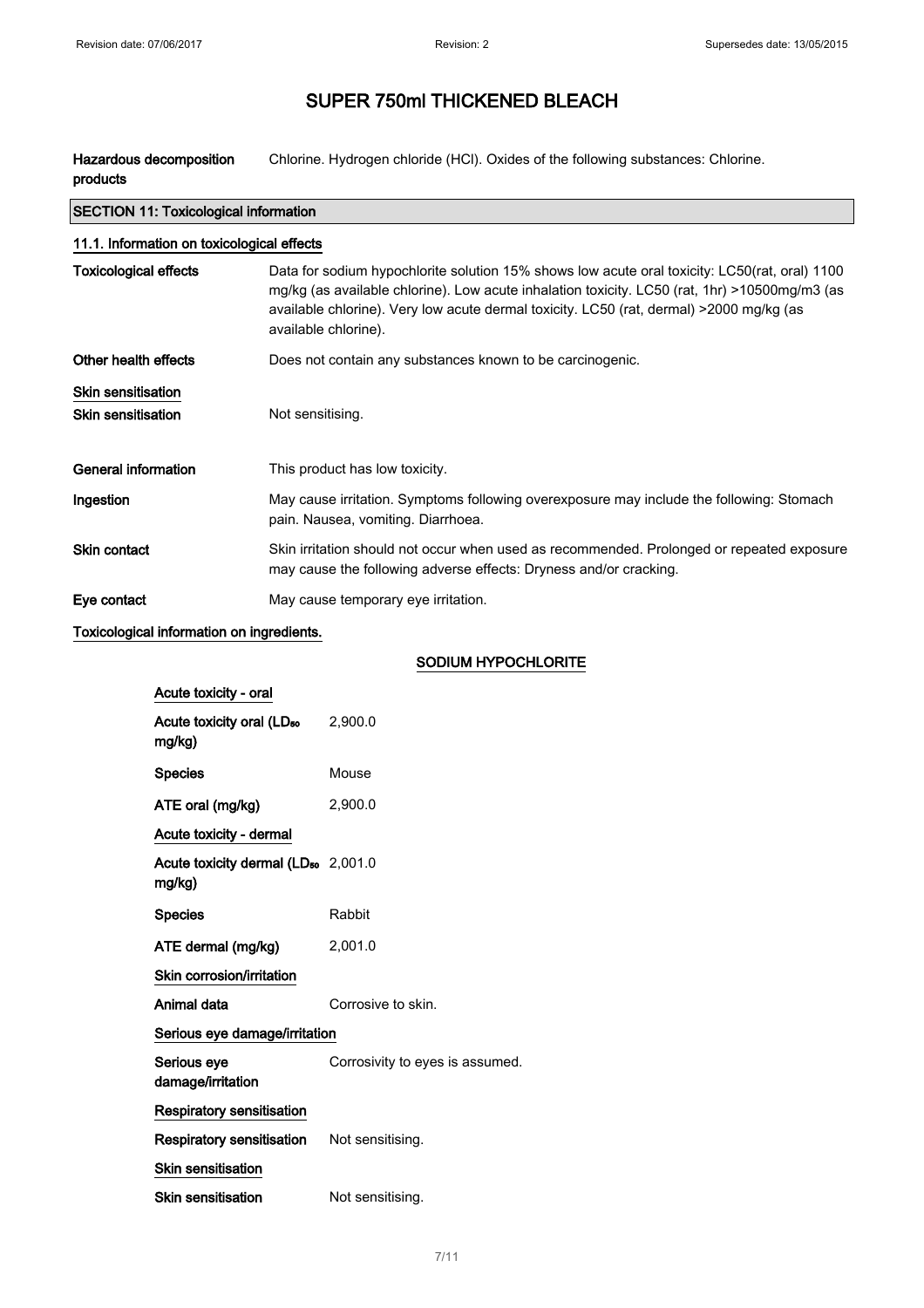### **Carcinogenicity**

Carcinogenicity Based on available data the classification criteria are not met.

## SECTION 12: Ecological Information

| Ecotoxicity     | Not regarded as dangerous for the environment. The product is classified using the test data<br>for the AISE model bleach product. Ref: International Association for Soaps, Detergents and<br>Maintenance Products publication "Environmental classification of sodium hypochlorite"<br>containing bleach products". The product may affect the acidity (pH) of water which may have<br>hazardous effects on aquatic organisms. |
|-----------------|----------------------------------------------------------------------------------------------------------------------------------------------------------------------------------------------------------------------------------------------------------------------------------------------------------------------------------------------------------------------------------------------------------------------------------|
| 12.1. Toxicity  |                                                                                                                                                                                                                                                                                                                                                                                                                                  |
| <b>Toxicity</b> | Not considered toxic to fish.                                                                                                                                                                                                                                                                                                                                                                                                    |

Acute toxicity - aquatic invertebrates Reference: AISE report "Environmental classification of sodium hypochlorite containing bleach products.", 9 September 2009. EC₅₀, 48 hours: > 1 mg/l mg/l, Daphnia magna

#### Ecological information on ingredients.

#### SODIUM HYPOCHLORITE

| Acute aquatic toxicity                    |                                                           |
|-------------------------------------------|-----------------------------------------------------------|
| $LE(C)$ <sub>50</sub>                     | $0.01 < L(E)C50 \le 0.1$                                  |
| M factor (Acute)                          | 10                                                        |
| Acute toxicity - fish                     | EC <sub>50</sub> , 96 hours: 0.01-0.1 mg/l,               |
| Acute toxicity - aquatic<br>invertebrates | EC <sub>50</sub> , 48 hours: 0.01-0.1 mg/l, Daphnia magna |
| Acute toxicity -<br>microorganisms        | LOEC, $: 0.375$ mg/l, Activated sludge                    |
| Chronic aquatic toxicity                  |                                                           |
| <b>NOEC</b>                               | $0.001 < NOEC \leq 0.01$                                  |
| Degradability                             | Rapidly degradable                                        |
| M factor (Chronic)                        | 1                                                         |

#### 12.2. Persistence and degradability

Persistence and degradability The product contains inorganic substances which are not biodegradable. May accumulate in soil and sediment. Substantially removed in biological treatment processes. The surfactant(s) contained in this product complies(comply) with the biodegradability criteria as laid down in Regulation (EC) No. 648/2004 on detergents. Data to support this assertion are held at the disposal of the competent authorities of the Member States and will be made available to them at their direct request, or at the request of a detergent manufacturer.

Ecological information on ingredients.

#### SODIUM HYPOCHLORITE

| <b>Biodegradation</b> | The methods for determining the biological degradability are not |  |
|-----------------------|------------------------------------------------------------------|--|
|                       | applicable to inorganic substances.                              |  |

12.3. Bioaccumulative potential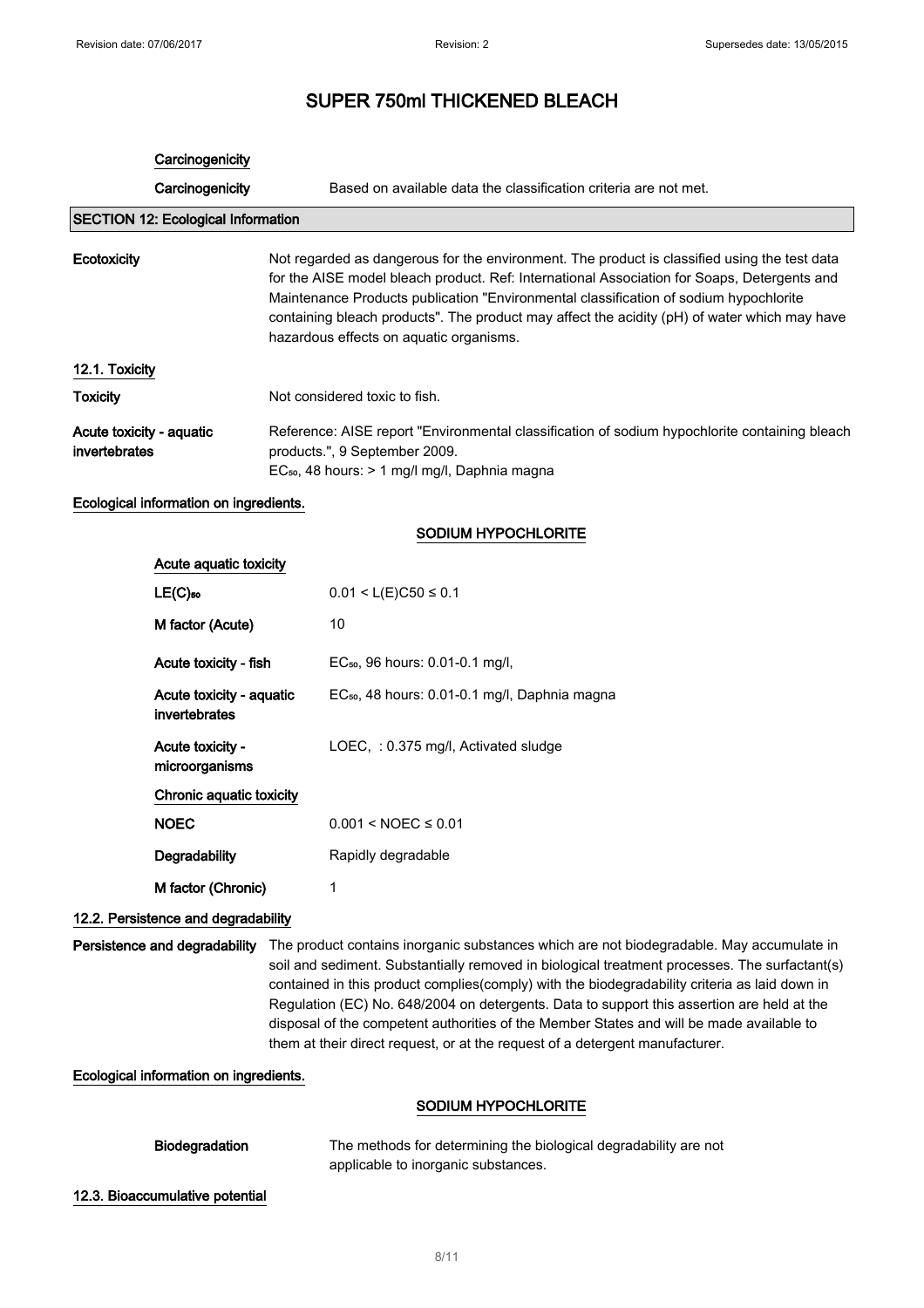Bioaccumulative potential No data available on bioaccumulation.

|  | Ecological information on ingredients. |  |  |
|--|----------------------------------------|--|--|
|--|----------------------------------------|--|--|

## SODIUM HYPOCHLORITE

|                                                                          | Bioaccumulative potential Low potential for bioaccumulation.                                                          |  |
|--------------------------------------------------------------------------|-----------------------------------------------------------------------------------------------------------------------|--|
| 12.4. Mobility in soil                                                   |                                                                                                                       |  |
| <b>Mobility</b>                                                          | The product is water-soluble and may spread in water systems.                                                         |  |
| 12.5. Results of PBT and vPvB assessment                                 |                                                                                                                       |  |
| Results of PBT and vPvB<br>assessment                                    | This product does not contain any substances classified as PBT or vPvB.                                               |  |
| 12.6. Other adverse effects                                              |                                                                                                                       |  |
| Other adverse effects                                                    | There is evidence that sodium hypochlorite inhibits the aerobic treatment process at a<br>concentration of 0.05 mg/l. |  |
| <b>SECTION 13: Disposal considerations</b>                               |                                                                                                                       |  |
| 13.1. Waste treatment methods                                            |                                                                                                                       |  |
| <b>General information</b>                                               | When handling waste, the safety precautions applying to handling of the product should be<br>considered.              |  |
| <b>Disposal methods</b>                                                  | Dispose of waste product or used containers in accordance with local regulations                                      |  |
| <b>SECTION 14: Transport information</b>                                 |                                                                                                                       |  |
| General                                                                  | The product is not covered by international regulations on the transport of dangerous goods<br>(IMDG, IATA, ADR/RID). |  |
| 14.1. UN number                                                          |                                                                                                                       |  |
| Not applicable.                                                          |                                                                                                                       |  |
| 14.2. UN proper shipping name                                            |                                                                                                                       |  |
| Not applicable.                                                          |                                                                                                                       |  |
| 14.3. Transport hazard class(es)                                         |                                                                                                                       |  |
| No transport warning sign required.                                      |                                                                                                                       |  |
| 14.4. Packing group                                                      |                                                                                                                       |  |
| Not applicable.                                                          |                                                                                                                       |  |
| 14.5. Environmental hazards                                              |                                                                                                                       |  |
| Environmentally hazardous substance/marine pollutant<br>No.              |                                                                                                                       |  |
| 14.6. Special precautions for user                                       |                                                                                                                       |  |
| Not applicable.                                                          |                                                                                                                       |  |
| 14.7. Transport in bulk according to Annex II of MARPOL and the IBC Code |                                                                                                                       |  |
| Transport in bulk according to Not applicable.                           |                                                                                                                       |  |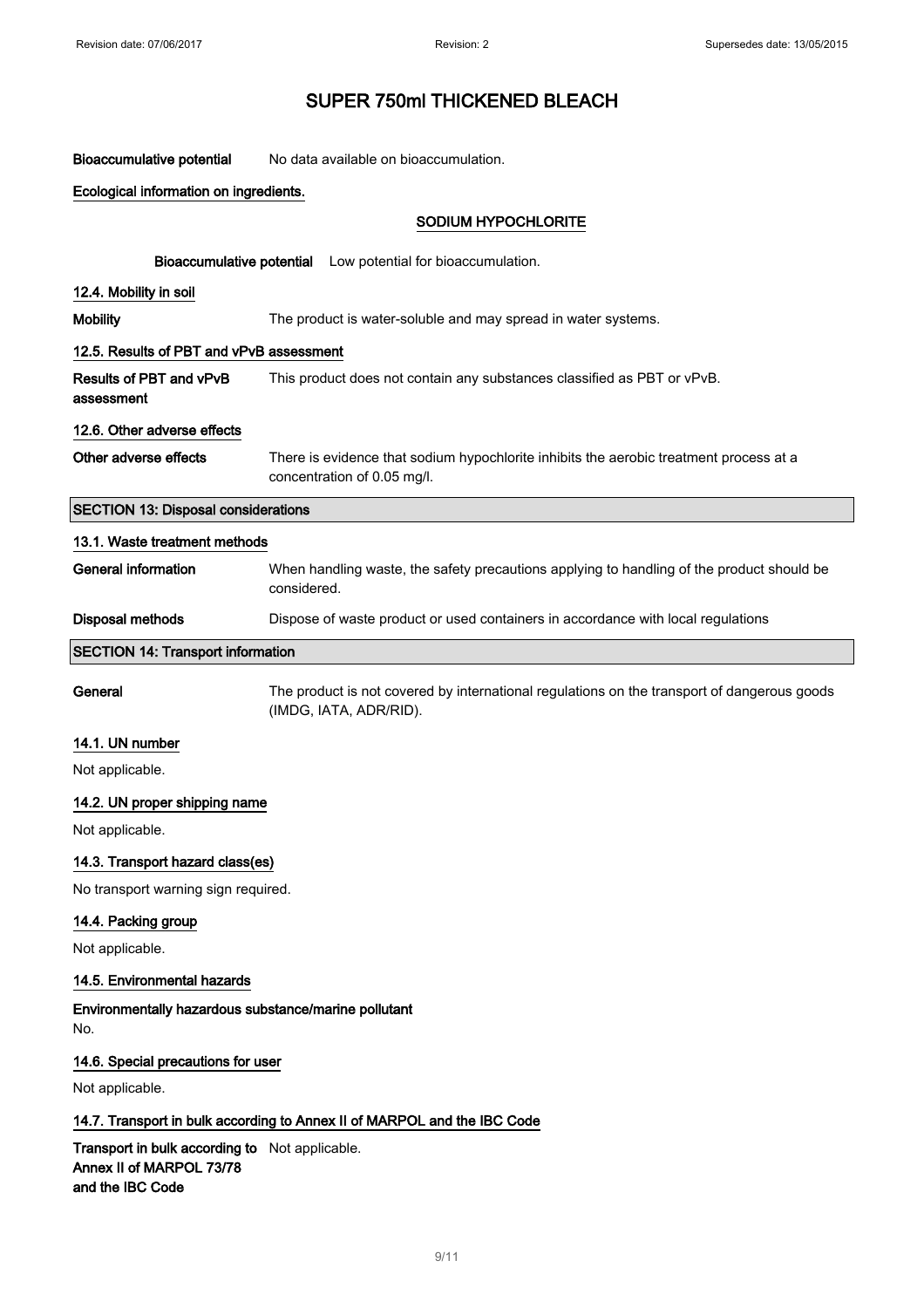### SECTION 15: Regulatory information

| National regulations  | The Control of Substances Hazardous to Health Regulations 2002 (SI 2002 No. 2677) (as<br>amended).                                                                                                                                        |
|-----------------------|-------------------------------------------------------------------------------------------------------------------------------------------------------------------------------------------------------------------------------------------|
|                       | The Chemicals (Hazard Information and Packaging for Supply) Regulations 2009 (SI 2009<br>No. 716).                                                                                                                                        |
|                       | EH40/2005 Workplace exposure limits.                                                                                                                                                                                                      |
| <b>EU</b> legislation | Commission Decision 2000/532/EC as amended by Decision 2001/118/EC establishing a list<br>of wastes and hazardous waste pursuant to Council Directive 75/442/EEC on waste and<br>Directive 91/689/EEC on hazardous waste with amendments. |
|                       | Regulation (EC) No 648/2004 of the European Parliament and of the Council of 31 March<br>2004 on detergents (as amended).                                                                                                                 |
|                       | Regulation (EC) No 1907/2006 of the European Parliament and of the Council of 18<br>December 2006 concerning the Registration, Evaluation, Authorisation and Restriction of<br>Chemicals (REACH) (as amended).                            |
|                       | Regulation (EC) No 1272/2008 of the European Parliament and of the Council of 16<br>December 2008 on classification, labelling and packaging of substances and mixtures (as<br>amended).                                                  |
|                       | Commission Regulation (EU) No 453/2010 of 20 May 2010.                                                                                                                                                                                    |
|                       | Commission Regulation (EU) No 2015/830 of 28 May 2015.                                                                                                                                                                                    |
| Guidance              | <b>COSHH Essentials.</b>                                                                                                                                                                                                                  |
|                       | ECHA Guidance on the Application of the CLP Criteria.                                                                                                                                                                                     |
|                       | ECHA Guidance on the compilation of safety data sheets.                                                                                                                                                                                   |

### 15.2. Chemical safety assessment

A chemical safety assessment has been carried out. Sodium hypochlorite. and Sodium hydroxide.

### SECTION 16: Other information

| Abbreviations and acronyms<br>used in the safety data sheet | PBT: Persistent. Bioaccumulative and Toxic substance.<br>vPvB: Very Persistent and Very Bioaccumulative.<br>MARPOL 73/78: International Convention for the Prevention of Pollution From Ships, 1973 as<br>modified by the Protocol of 1978.<br>PNEC: Predicted No Effect Concentration.<br>DNEL: Derived No Effect Level. |
|-------------------------------------------------------------|---------------------------------------------------------------------------------------------------------------------------------------------------------------------------------------------------------------------------------------------------------------------------------------------------------------------------|
| <b>Revision comments</b>                                    | NOTE: Lines within the margin indicate significant changes from the previous revision. New<br>revision number applied to comply with Commission Regulation (EU) No 2015/830 Of 28 May<br>2015'                                                                                                                            |
| <b>Revision date</b>                                        | 07/06/2017                                                                                                                                                                                                                                                                                                                |
| <b>Revision</b>                                             | 2                                                                                                                                                                                                                                                                                                                         |
| Supersedes date                                             | 13/05/2015                                                                                                                                                                                                                                                                                                                |
| <b>SDS number</b>                                           | 20618                                                                                                                                                                                                                                                                                                                     |
| Risk phrases in full                                        | R31 Contact with acids liberates toxic gas.<br>R <sub>34</sub> Causes burns.<br>R35 Causes severe burns.<br>R36 Irritating to eyes.<br>R38 Irritating to skin.<br>R41 Risk of serious damage to eyes.<br>R50 Very toxic to aquatic organisms.                                                                             |